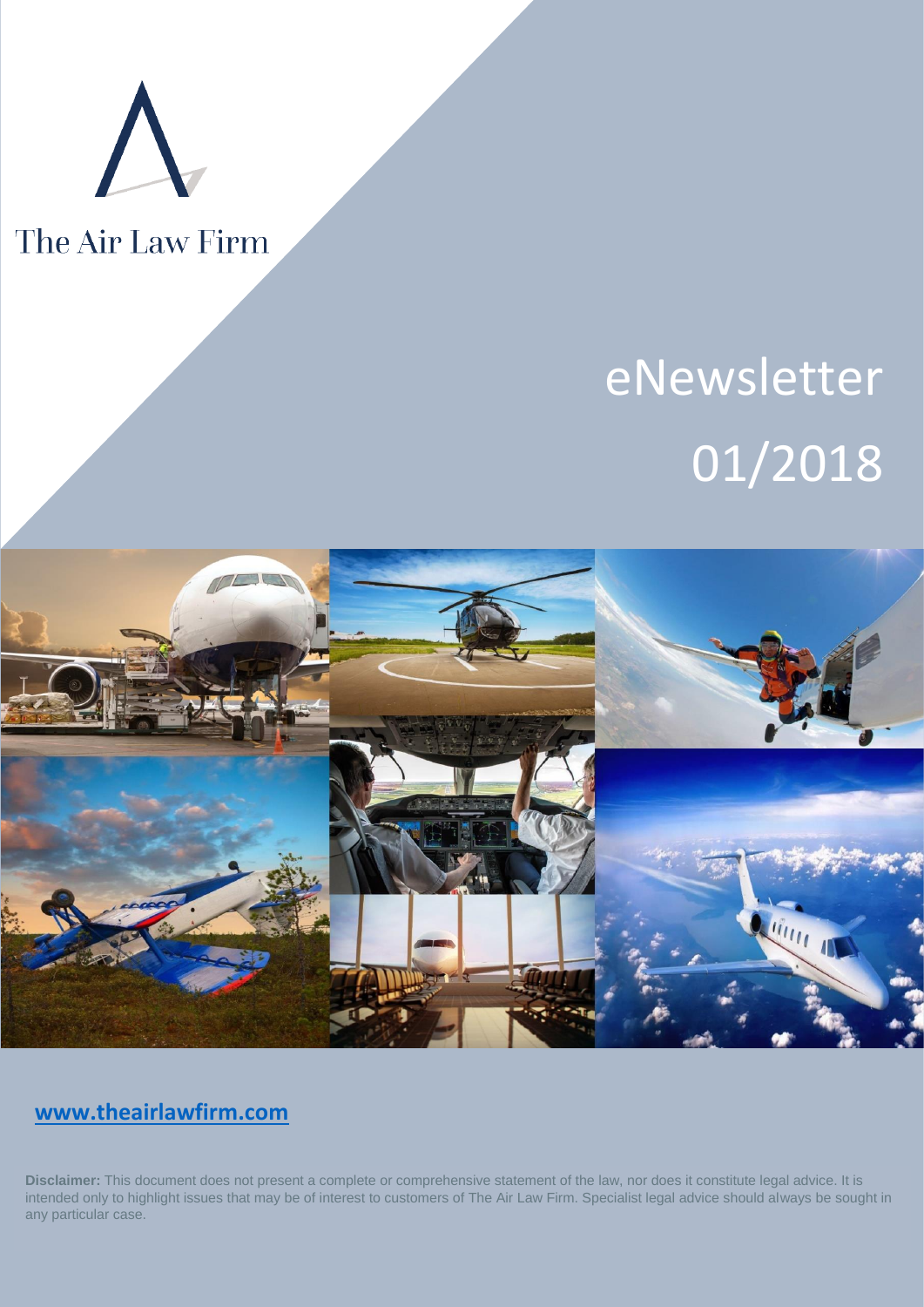#### *Contents*

*Leasing Update - English Court upholds tough terms of aircraft engine lease………………….…..page 2*

*Baggage Claims – what constitutes a notice of complaint ……….page 3*

*EC261 – Exporting the European Laws to Third Countries…..page 5*

### **Aircraft Leasing – Courts will uphold even the 'toughest' of contracts**

English Courts have consistently been slow to interfere with a commercial contract, even where one party has struck a bad bargain. The recent case of *Aquila WSA Aviation Opportunities II Ltd v Onur Air Tasimacilik AS* [2018] EWHC 519 (Comm) did not depart from this longstanding position. However, it serves as a timely reminder to lessees of the necessity for a well-drafted lease and the importance of preacceptance inspections.

On 11 September 2015, the parties entered into an agreement for the short term lease of an aircraft engine. The lease was intended to provide cover whilst another of Onur's engines underwent a shop visit. Three months into the lease, a major failure occurred causing an aircraft to make an emergency landing with 186 passengers and 10 crew onboard. The engine was removed and no further use was made of the engine. Under the terms of the lease, Onur was responsible for insurance and maintenance, as well as placing the engine at Onur's risk during the term of the lease.

Aquila issued proceedings for sums due under the lease. Despite being on risk for the engine, Onur defended the claim on the basis that the engine failure was caused by a latent defect. In particular, Onur contested that the defect in question had been the subject of numerous reports including an Airworthiness Directive and a Service Bulletin issued by the engine manufacturer. Although, the Airworthiness Directive did not require immediate action, it was Onur's case that the engine was a "*ticking time bomb*" and that Aquila knew or ought to have known of the defect.

In examining the merits of the claim, the court focused on the following contractual provisions of the lease:

- ⎯ The engine was leased on an 'as is, where is' basis.
- Aquila gave no warranties, guarantees, nor did it make any representations in respect of the engine.
- ⎯ The execution and delivery of an Acceptance Certificate was a condition precedent to delivery of the engine.
- ⎯ The Acceptance Certificate stated that:
	- acceptance of the engine was unconditional;
	- the engine had been insepcted;
	- the Acceptance Certificate was conclusive evidence that the engine satisfied the delivery conditions in the lease; and
	- Onur had no rights or claims against Aquilia in respect of the engine's delivery condition.
- The lease had a boilerplate entire agreement clause.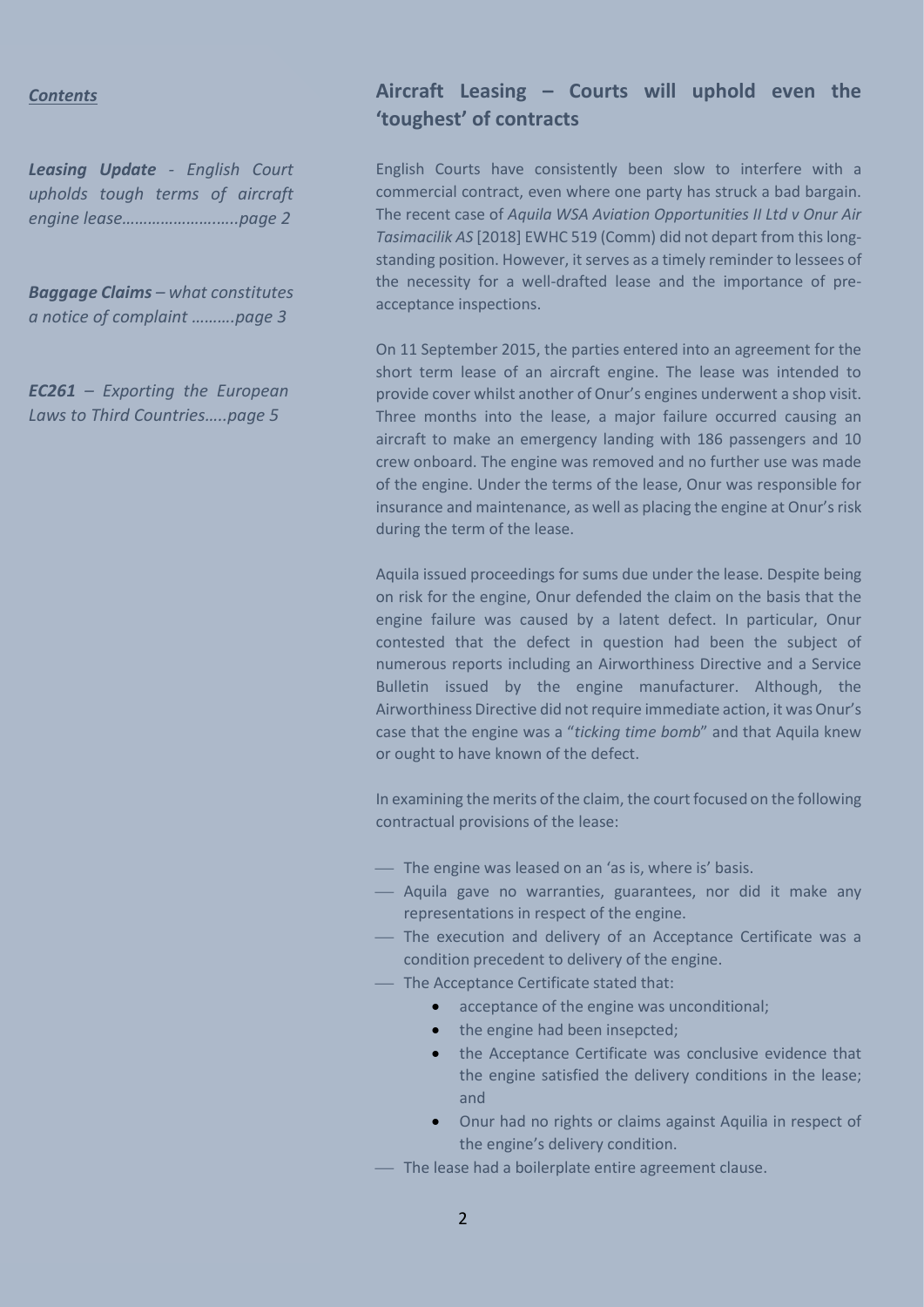Onur adavanced a defence based on 3 grounds:

- 1. The condition of the engine on delivery [with the latent defect] amounted to a breach of contract;
- 2. Onur was entitled to rescind the lease and/or the Acceptance Certificate owing to Aquila misrepresenting the condition of the engine; and
- 3. The condition of the engine on delivery amounted to a total failure of consideration as Onur had been denied the benefit of the engine.

The Court acknowledged that this was a "*tough contract*" for Onur. Nevertheless, following a long line of authorities, the court declined to interfere with a contract simply because one party had struck a bad bargain and things had not worked out well for them. The fact that the engine was delivered on an 'as is, where is' basis and all warranties and guarantees were excluded was "*staringly emphatic*". Onur had inspected the engine and was said to be satisfied that the engine met the conditions of the lease. Onur had signed the Acceptance Certificate, amounting to unconditional acceptance of the engine. In doing, Onur had also waived its rights to make a claim against Aquila in respect of any and all matters relating to the delivery condition.

Despite it being a "*tough contract*", the Court concluded that Onur should have been more diligent in its inspection to ensure it was in a sastifactory condition, prior to executing the Acceptance Certificate.

The Courts have consistently been slow to correct a bad bargain and this judgment does not depart from this established principle. However, the decision does serve as a timely reminder to parties to carefully consider the terms of any lease, be it an aircraft or engine, and diligently manage any pre-delivery insepctions to ensure the item is in a satisfactory conditions.

The Air Law Firm has a wealth of knowledge in drafting and negoitating aircraft and engine leases for both lessors and lessees. For further information on our leasing practice, please contact Aoife O'Sullivan, Diego Garrigues, Chris Smith or your usual Air Law Firm contact.

#### **Baggage Claims – What Constitutes 'Notice of Complaint'?**

Both Courts and airlines have long been divided as to whether a Property Irregularity or other verbal notification constitutes written notice of complaint within the meaning of the Montreal Convention 1999.

In April 2018, this issue came before the Court of Justice of the European Union. Case C-258/16 *Finnair Oyj v Keskinäinen Vakuutusyhtiö Fenna* concerned a subrogated baggage claim from an insurance company who had paid out a baggage claim under a personal travel insurance policy.

*Several of our lawyers are listed among the most respected aviation practitioners in Chambers, Legal 500, Who's Who Legal and The Euromoney Expert Guides.* 

*"Aoife O'Sullivan has a vast knowledge of the aviation sector."*

*The Legal 500 UK*

*John Korzeniowski "always responds promptly to client's requests, he is extremely professional and knowledgeable in International Aviation Law, very proficient and Courteous".* 

*The International Who's Who of Aviation Lawyers*

*"Chris Smith has an excellent grasp of the law and is attuned to the client's commercial sensitivities."*

*Chambers UK*

*"Chris Smith knows aviation law inside out, and is commercially minded"*

*The Legal 500 UK*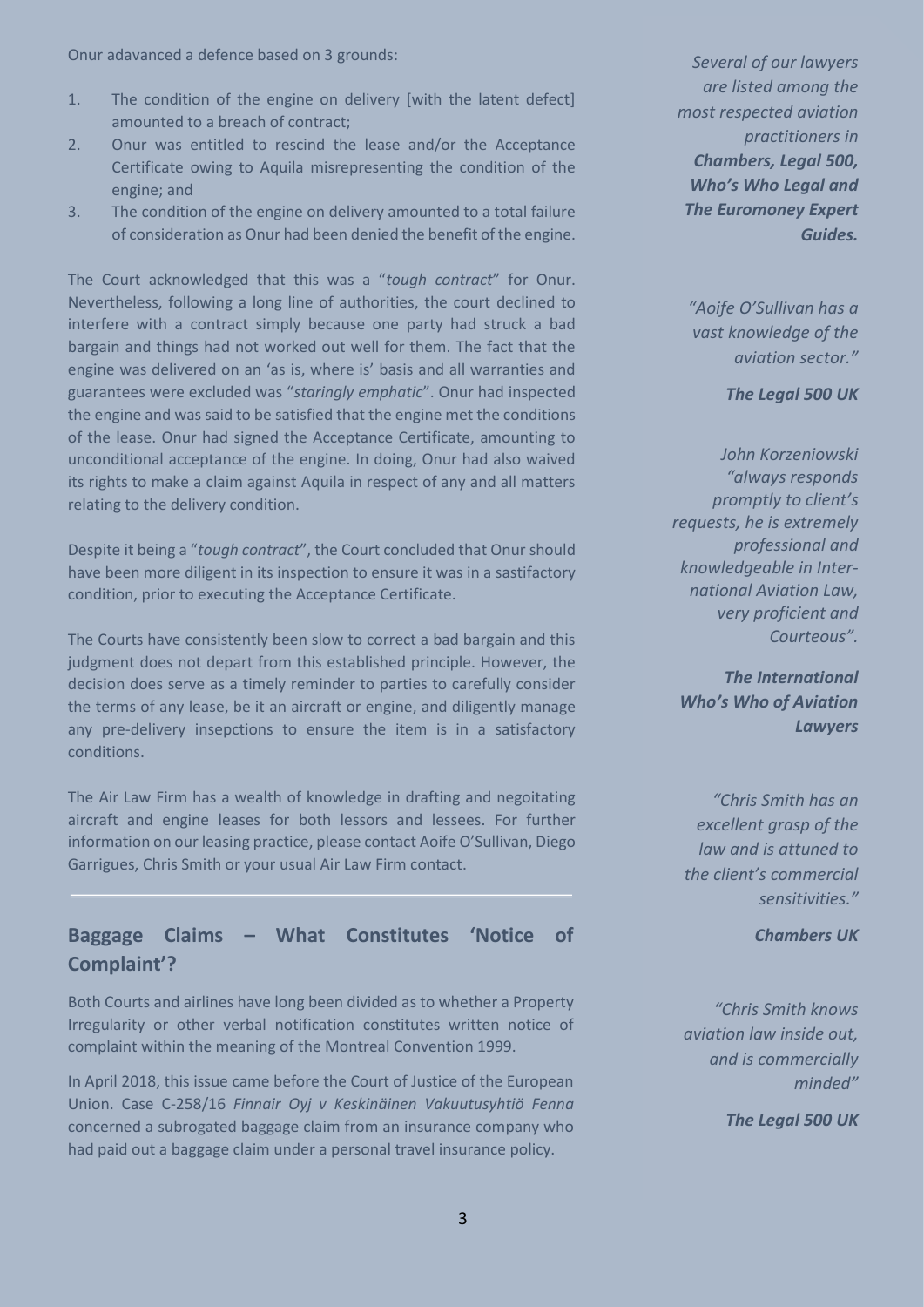

A passenger had travelled from Malaga (Spain) to Helsinki (Finland). On arrival she found several items were missing from her checked baggage. The same day, the passenger notified Finnair, by telephone, of the irregularity. The representative entered the information into the Finnair electronic information system. 3 days later, the passenger again called Finnair to obtain a certificate for her insurance company.

The insurance company, Fenna, duly compensated the passenger and brought a subrogated against Finnair, seeking reimbursement for its outlay.

Finnair defended the claim on the basis that the passenger had not filed a written notice of complaint within 7 days following receipt of the baggage.

Article 31 of the Convention provides that:

*"1. Receipt by the person entitled to delivery of checked baggage or cargo without complaint is prima facie evidence that the same has been delivered in good condition and in accordance with the document of* 

*carriage or with the record preserved by the other means referred to in paragraph 2 of Article 3 and paragraph 2 of Article 4.* 

*2. In the case of damage, the person entitled to delivery must complain to the carrier forthwith after the discovery of the damage, and, at the latest, within seven days from the date of receipt in the case of checked baggage and fourteen days from the date of receipt in the case of cargo. In the case of delay, the complaint must be made at the latest within twenty-one days from the date on which the*

*baggage or cargo have been placed at his or her disposal.* 

*3. Every complaint must be made in writing and given or dispatched within the times aforesaid.* 

*4. If no complaint is made within the times aforesaid, no action shall lie against the carrier, save in the case of fraud on its part."*

The District Court and the Appellate Court reached differing decision. Therefore, the Supreme decided to refer the question to the CJEU of whether or not notice of complaint had been given by virtue of the passenger's telephone complaint having been recorded in Finnair's system.

The CJEU confirmed that **written notice** must be given by the passenger, within the stipulated time frame, to avoid the claim being extinguished.

The CJEU further found that a telephone complaint, recorded by Finnair staff in its information system, fulfilled the requirement of being in a written form. The entry into an information system was committing an oral statement to writing. Where necessary, the passenger can also check the accuracy of the complaint lodged and if required, file a further written notice amending, supplementing or replacing it, provided that any additional documentation is received within the time limits stipulated in Article 31.

This decision will make it difficult for air carriers to maintain that a Property Irregularity Report does not constitute written notice for the purposes of Article 31. On the basis that a large majority of irregularities are reported at the airport, reliance on this defence could diminish over time.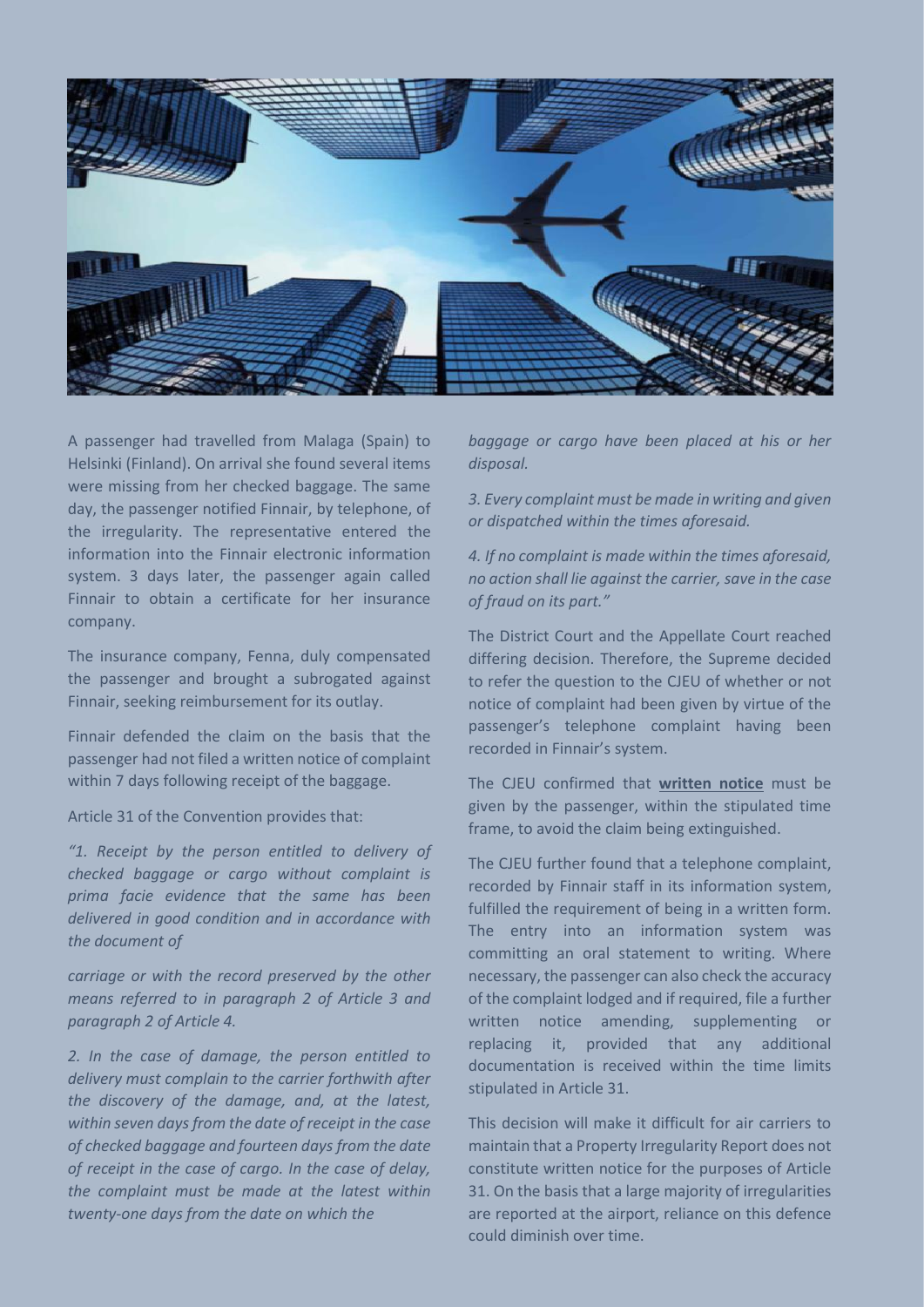The Air Law Firm acts for a number airline's and insurance companies, providing baggage claims handling solutions. For further information on this article or our baggage claims service, please contact John Korzeniowski or Chris Smith.

### **EC 261 – Exporting the European Laws to Third Countries**

| <b>DESTINATION</b>  | <b>FLIGHT</b>  | <b>GATE</b> | <b>REMARKS</b>                  |
|---------------------|----------------|-------------|---------------------------------|
| BERLIN              |                |             | LH543 09 <mark>B</mark> DELAYED |
| NEW YORK<br>TORONTO | <b>AA978</b>   |             | 28 CANCELLED                    |
| MADR ID             | <b>AC902</b>   |             | 11 <b>SCANCELLED</b>            |
| BEIJING             | IB342<br>CX654 |             | 15 <b>:</b> CANCELLED           |
| HOUSTON<br>PARIS    | <b>HASAR</b>   | 50          | <b>SCANCELLED</b>               |

Passengers delayed on connecting flights outside the EU can rely on the provisions of EC Regulation 261/2004 the CJEU has confirmed. Its judgment in the case C-537/17 *Wegener v Royal Air Maroc SA* means that scope of the Regulation now extends to flight disruption occurring at connecting airports located outside the EU.

*Wegener* concerns a passenger's journey from Berlin to Agadir, via Casablanca. Both sectors were operated by Royal Air Maroc with the intermediary stop in Casablanca requiring the passenger to change aircraft. The passenger was through-checked at Berlin, all the way to Agadir. The flight from Berlin to Casablanca was delayed and when the passenger arrived at the gate for her onward flight to Agadir, she was told by Royal Air Maroc staff that her seat had been reassigned to another passenger. It is not clear from the judgment whether Royal Air Maroc did not believe she would make the connection, owing to the delay to the Berlin – Casablanca flight, therefore proactively deciding to re-route the passenger or for some other reason. In any event, she was not allowed to board the flight, despite holding a valid boarding card.

The CJEU was asked to determine whether or not the act of refusing boarding to the Casablanca – Agadir flight fell within the scope of Article 3(1)(a) of the Regulation:

#### '*This Regulation shall apply:*

*(a) to passengers departing from an airport located in the territory of a Member State to which the Treaty applies*

Royal Air Maroc defended the action on the basis that the connecting flight involved a change of aircraft and constituted a separate journey, and as Morocco is outside the EU, it fell outside the scope of Article 3.

The CJEU rejected the position taken by Royal Air Maroc. It is settled law of the CJEU that the right to compensation crystalises, in the case of a multisector journey, at the passenger's '*final destination'* (Case C-11/11 *Folkerts*). In the case of a journey sold as a series of directly connecting flights and under a single booking, the 'final destination' will be the destination of the final sector of that journey. The fact that the passenger changed aircraft was deemed to be irrelevant.

The CJEU concluded that Article 3(1)(a) of Regulation No 261/2004 must be interpreted as meaning that the regulation applies to a passenger transport effected under a single booking and comprising, between its departure from an airport situated in the territory of a Member State and its arrival at an airport situated in the territory of a third State, a scheduled stopover outside the European Union with a change of aircraft.

Given this judgment concerned the interpretation of Article 3 (Scope), this decision will mean events outside the EU now fall within the ambit of the Regulation where the feeder flight can be traced back to a departure from the EU. That said, the conclusions reached by the CJEU do lend well to arguing that flights (operated by non-EU carriers) that originate outside the EU, but that have a point of connection in the EU, will sit out side the scope of the Regulation.

For further information on this article or our services relating to EC261 claims, please contact John Korzeniowski or Chris Smith.